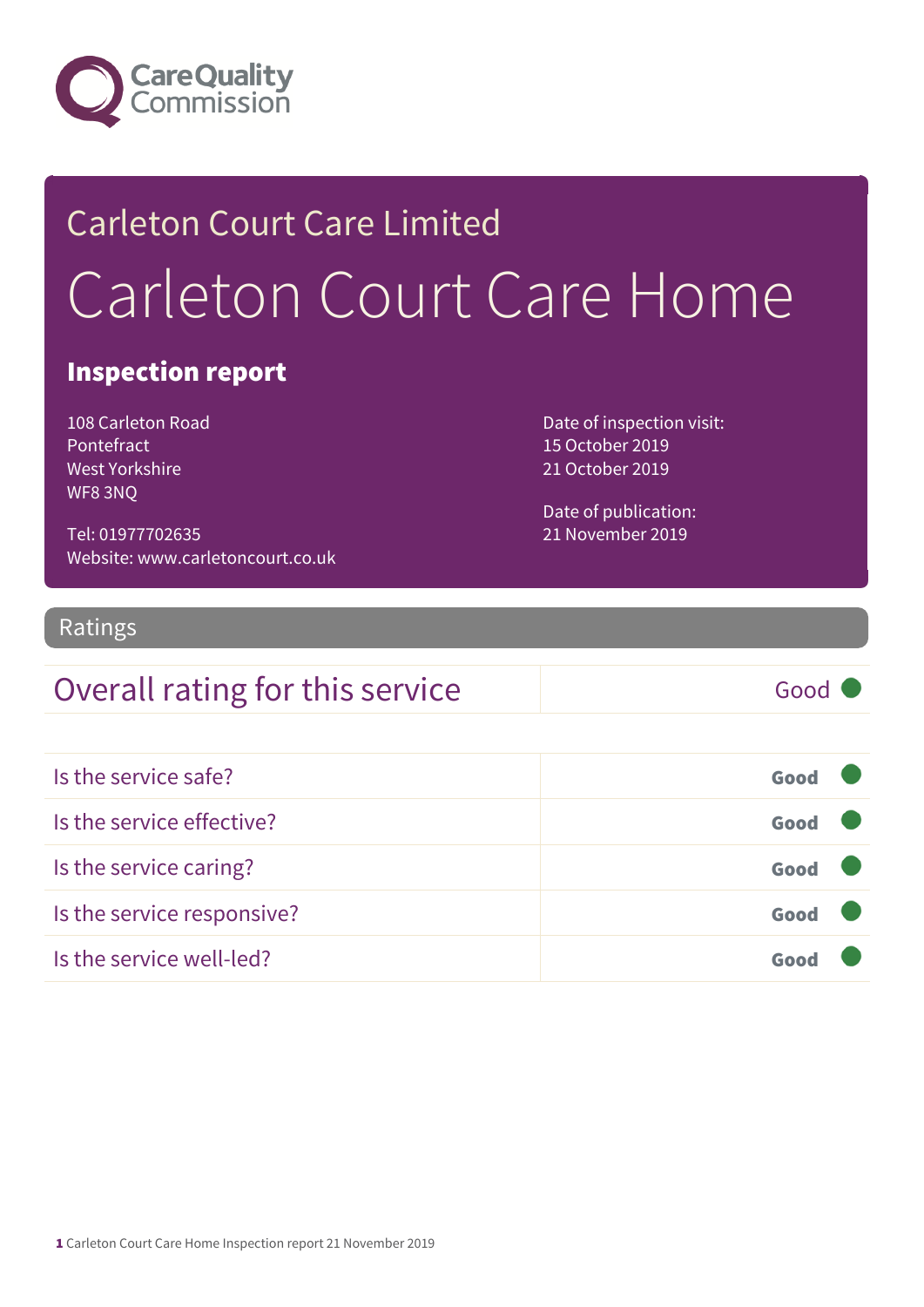### Summary of findings

#### Overall summary

Carleton Court is a residential care home providing personal and nursing care to 35 people aged 65 and over at the time of the inspection. The service can support up to 35 people in one adapted building.

People's experience of using this service and what we found

People were comfortable with staff who they knew well. They felt safe and settled and spoke highly of the support they received. Staff were consistent and knew how to meet people's needs based on their knowledge and experience. They were supported with effective and open supervision, training and developmental opportunities.

Risks were well managed and focused on individual assessments. People's nutritional needs were well met, with many people saying how good the food was. Medication was administered safely and in line with good practice. The home had recently achieved 92% in an infection control audit evidencing high standards of cleanliness. It was a homely environment and designed with people living there in mind.

People were supported to have maximum choice and control of their lives and staff supported them in the least restrictive way possible and in their best interests; the policies and systems in the service supported this practice. The registered manager and directors understood best practice and assisted other local organisations in this.

Staff were kind, considerate and very understanding towards people. There was an easy, friendly atmosphere which was encouraged with high levels of interaction and attentiveness. People helped shape their care plans and all told us they were treated with dignity and respect. Care documentation was comprehensive and easy for staff to follow. The directors were keen to ensure it was bespoke and met the needs and requirements of people living at Carleton Court.

The service had received many compliments and feedback was very positive. Robust quality assurances processes ensured all aspects of care delivery were scrutinised and reviewed regularly. The registered manager and directors had strong links with the local community and worked in partnerships with other organisations promoting effective communication and good practice wherever possible.

For more details, please see the full report which is on the CQC website at www.cqc.org.uk

Rating at last inspection The last rating for this service was Good (published 21 April 2017).

Why we inspected This was a planned inspection based on the previous rating.

Follow up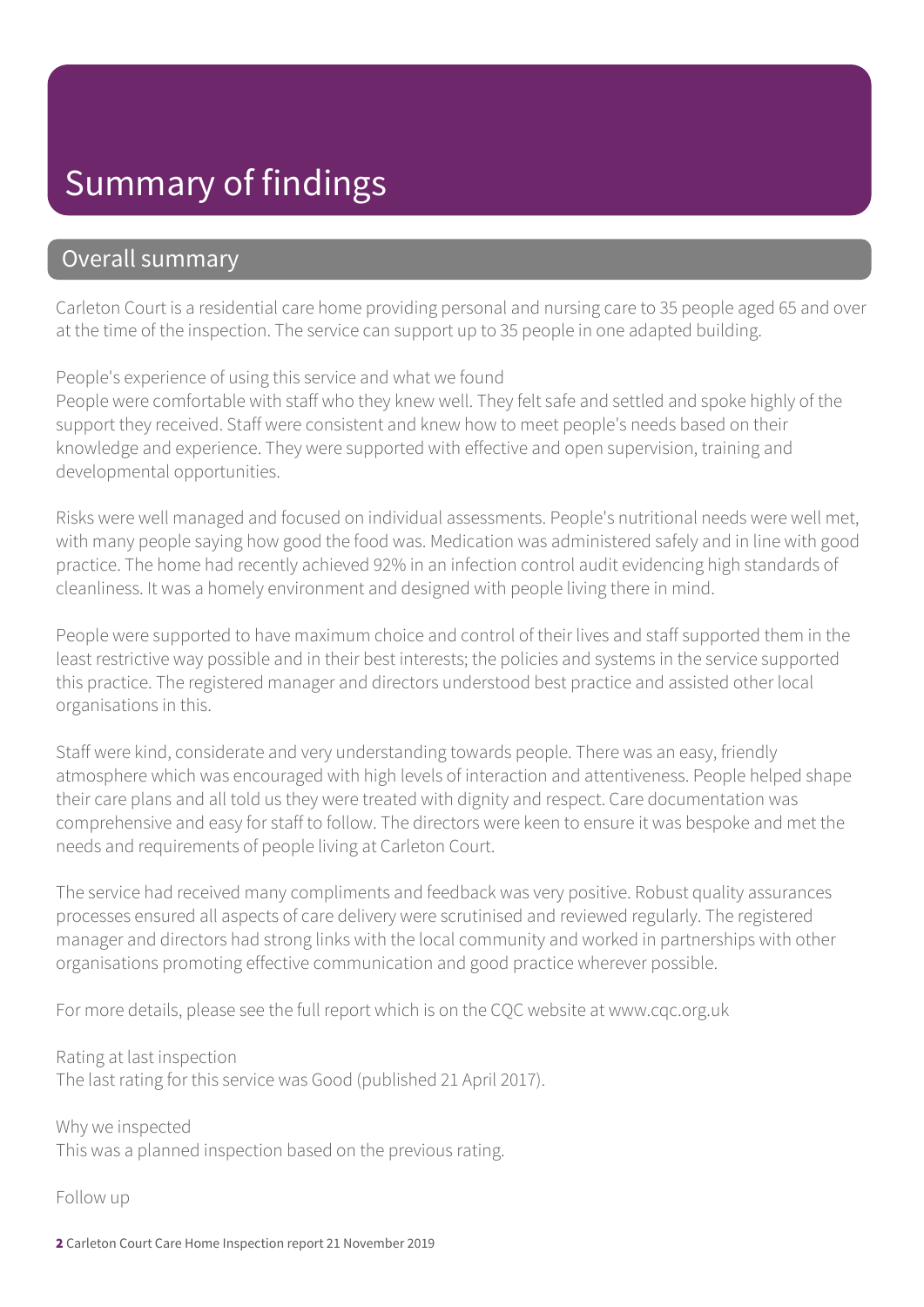We will continue to monitor information we receive about the service until we return to visit as per our reinspection programme. If we receive any concerning information we may inspect sooner.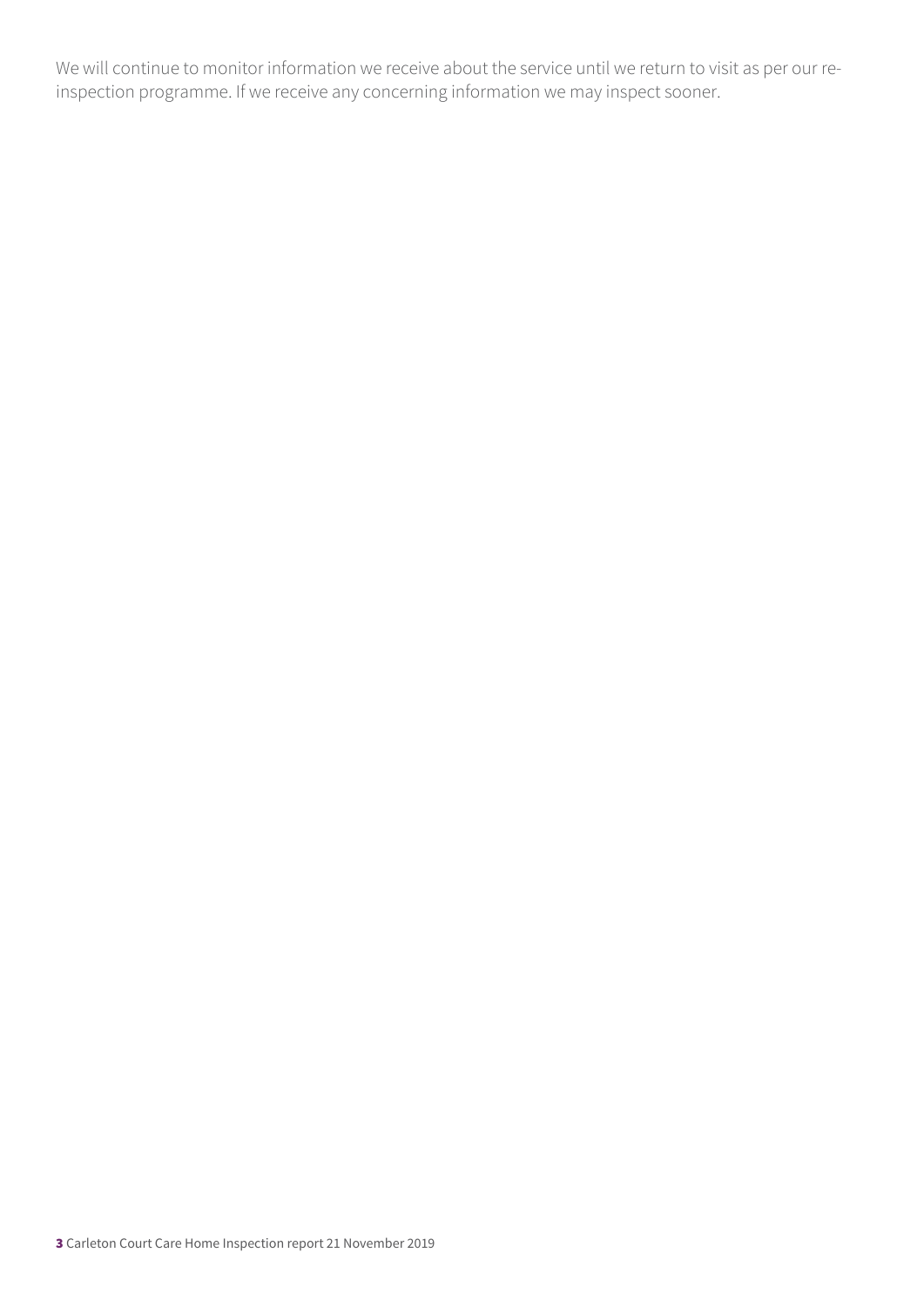### The five questions we ask about services and what we found

We always ask the following five questions of services.

| Is the service safe?                          | Good |
|-----------------------------------------------|------|
| The service was safe.                         |      |
| Details are in our safe findings below.       |      |
| Is the service effective?                     | Good |
| The service was effective.                    |      |
| Details are in our effective findings below.  |      |
| Is the service caring?                        | Good |
| The service was caring.                       |      |
| Details are in our caring findings below.     |      |
| Is the service responsive?                    | Good |
| The service was responsive.                   |      |
| Details are in our responsive findings below. |      |
| Is the service well-led?                      | Good |
| The service was well-led.                     |      |
| Details are in our well-led findings below.   |      |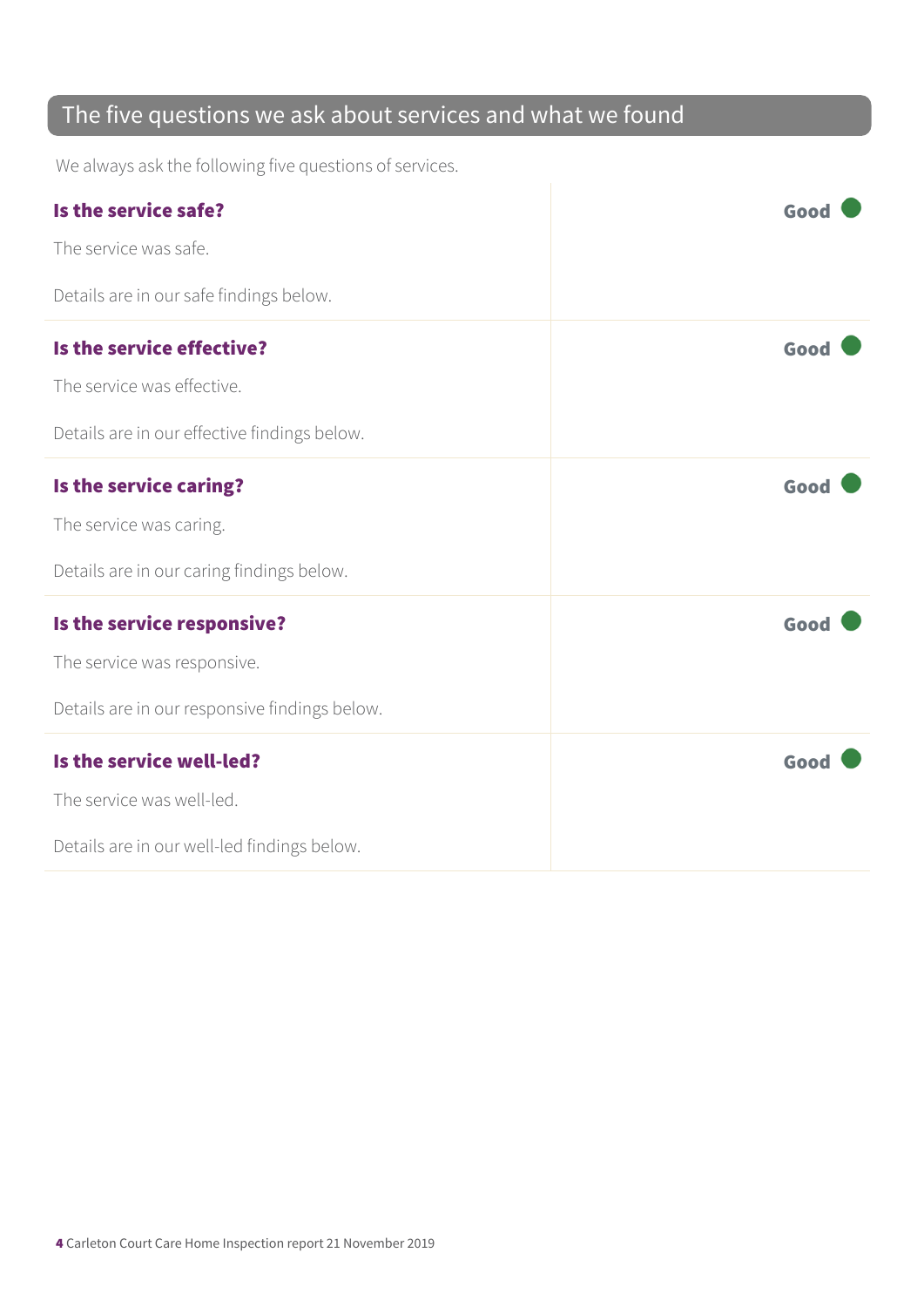

# Carleton Court Care Home

#### Detailed findings

### Background to this inspection

#### The inspection

We carried out this inspection under Section 60 of the Health and Social Care Act 2008 (the Act) as part of our regulatory functions. We checked whether the provider was meeting the legal requirements and regulations associated with the Act. We looked at the overall quality of the service and provided a rating for the service under the Care Act 2014.

#### Inspection team

The inspection team consisted of one inspector and an Expert by Experience. An Expert by Experience is a person who has personal experience of using or caring for someone who uses this type of care service.

#### Service and service type

Carleton Court is a 'care home'. People in care homes receive accommodation or personal care as single package under one contractual agreement. CQC regulates both the premises and the care provided, and both were looked at during this inspection.

The service had a manager registered with the Care Quality Commission. This means that they and the provider are legally responsible for how the service is run and for the quality and safety of the care provided. The registered manager was one of four directors who were all on site and actively involved in the day to day running of the home.

#### Notice of inspection

This inspection was unannounced on the first day and announced on the second.

#### What we did before the inspection

We reviewed information we had received about the service since the last inspection. We sought feedback from the local authority and professionals who work with the service. We used the information the provider sent us in the provider information return. This is information providers are required to send us with key information about their service, what they do well, and improvements they plan to make. This information helps support our inspections. We used all of this information to plan our inspection.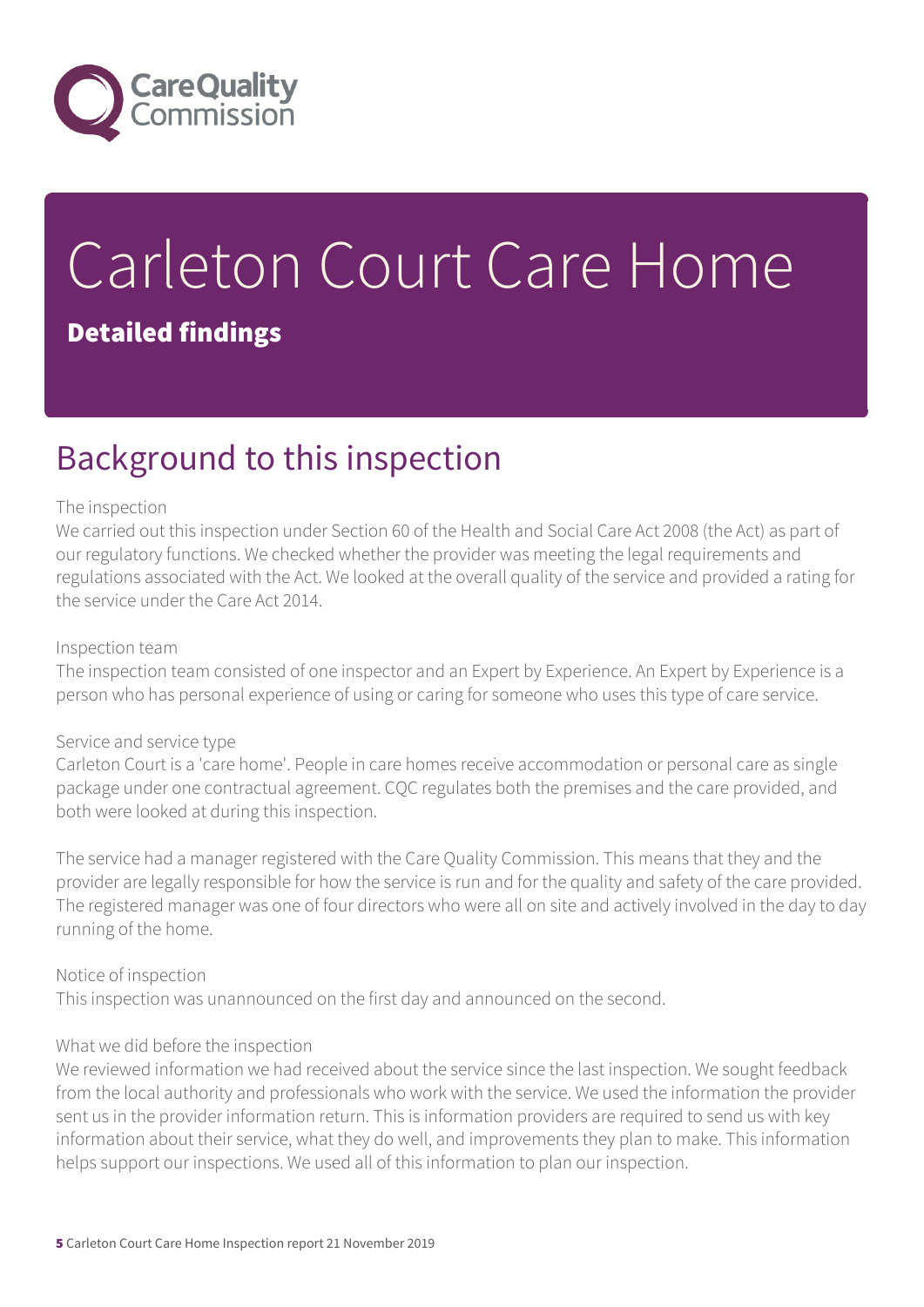#### During the inspection

We spoke with six people who used the service and seven relatives about their experience of the care provided. We spoke with eight members of staff including three directors, registered manager and director, deputy manager and three members of the care staff.

We reviewed a range of records. This included three people's care records and multiple medication records. We looked at three staff files in relation to recruitment and staff supervision. A variety of records relating to the management of the service, including policies and procedures were reviewed.

#### After the inspection

We continued to seek clarification from the provider to validate evidence found. We looked at training data and quality assurance records.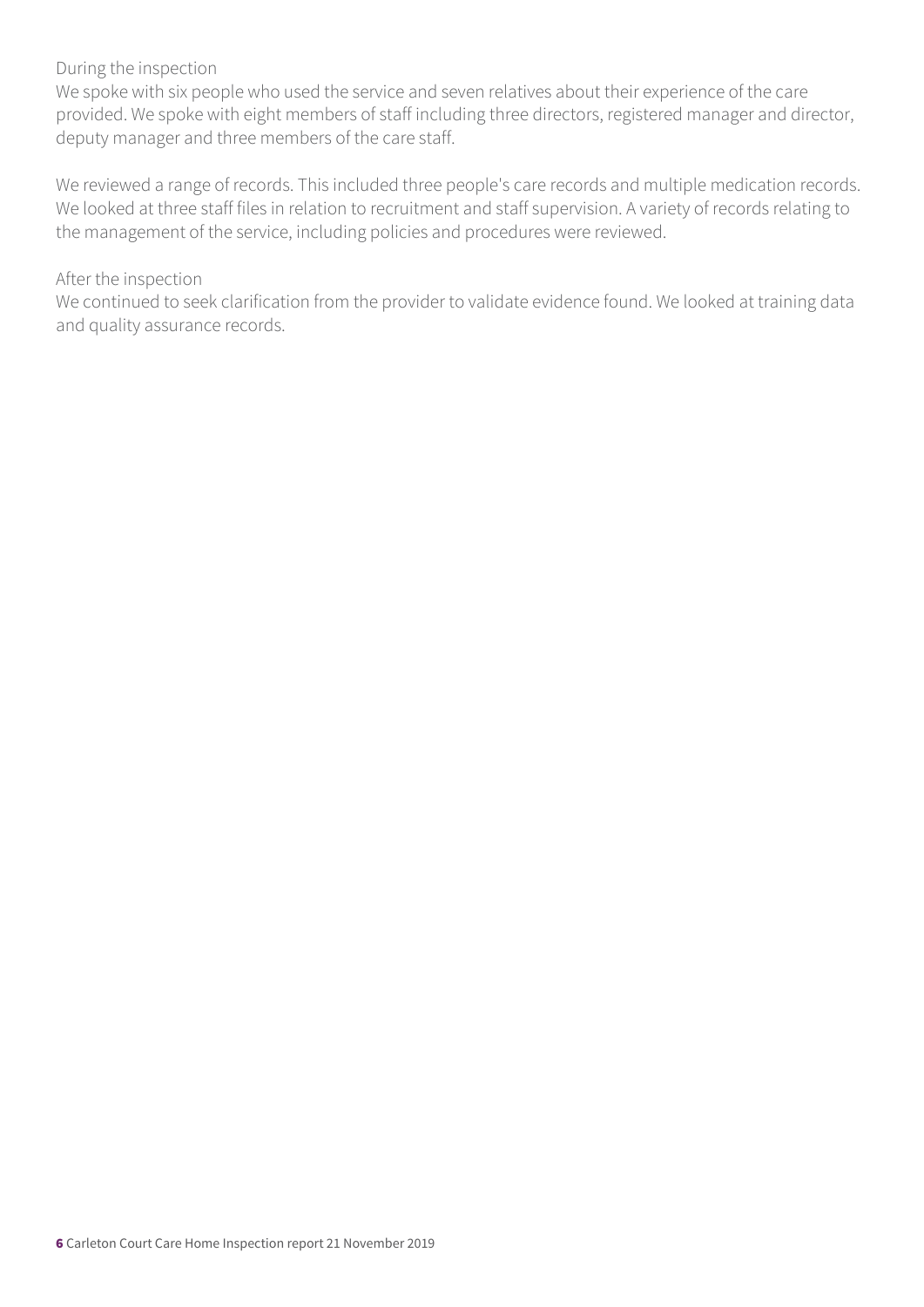### Is the service safe?

### Our findings

Safe – this means we looked for evidence that people were protected from abuse and avoidable harm.

At the last inspection this key question was rated as good. At this inspection this key question has remained the same. This meant people were safe and protected from avoidable harm.

Systems and processes to safeguard people from the risk of abuse

- People and relatives said they felt safe. One person said, "I am comfortable with all the staff and the owners." Another said, "I feel very safe."
- Staff were confident in recognising possible signs of abuse and said they would not hesitate to report poor practice. They were also confident action would be taken promptly.
- We found concerns had been reported as required and appropriate action taken.

Assessing risk, safety monitoring and management

- We observed safe moving and handling of people using hoists. If people used walking aids, these were clearly labelled to ensure their assessed equipment was used.
- Where accidents or incidents had happened, these were effectively responded to and actions taken to minimise the risk of future harm.
- People had personal emergency evacuation plans in place which indicated which equipment and the level of staff support which would be needed. Staff understood fire evacuation procedures and we saw regular fire safety checks were conducted.
- Staff understood effective pressure care support and were proud of low levels of incidence of skin damage.

Staffing and recruitment

- Staffing levels were sufficient to meet people's needs promptly. One person said, "There's always staff around night and day. I've a call bell and they come pretty quick." A relative told us, "There's always someone on hand to talk to." Dependency levels were continually reviewed, and staffing adjusted if needed including numbers and the timing of shifts.
- People were always accompanied if they needed to attend hospital as there was sufficient cover and the management team were available if needed. If cover was needed staff provided it themselves or consistent agency staff provided cover. Shifts were never left unfilled and staff never felt under pressure to work extra.
- Recruitment checks were robust and included all necessary references. Staff completed a values questionnaire during the interview process to check compatibility in addition to their knowledge and experience.

#### Using medicines safely

● Medicines were administered safely and in line with prescribing guidelines. We spoke with the deputy manager about ensuring all key information from the medication box was transferred to the medication administration sheet when medication was prescribed outside the usual cycle. We found one medication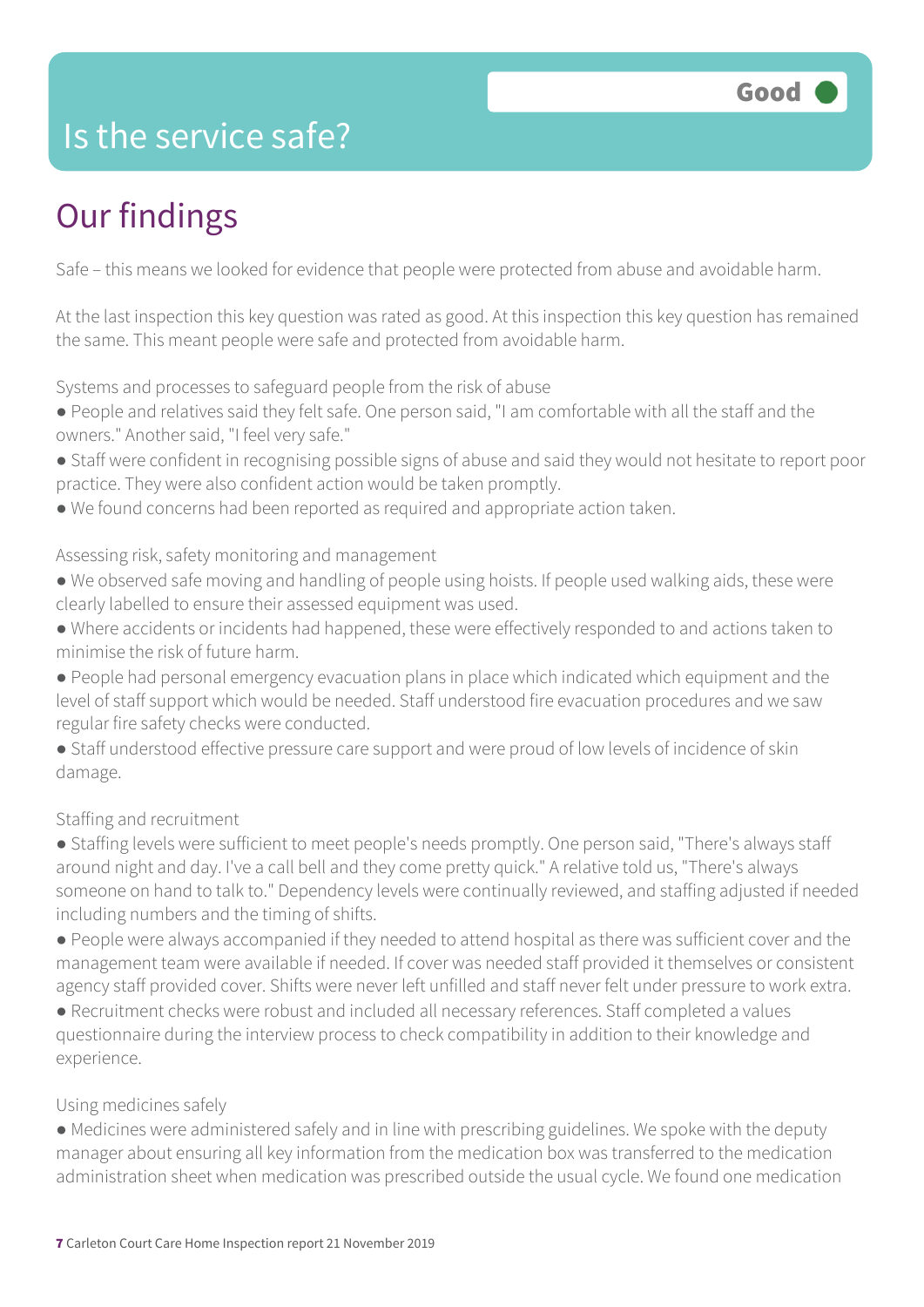where this had not happened.

- Random stock checks of medication were carried out daily and we saw any issues were dealt with promptly. Strict handover procedures of keys were in place and dates of opening liquid medication recorded.
- PRN, or 'as required' medication had specific guidelines for staff to follow to ensure correct doses and time intervals were followed.
- Staff's competency in medication administration was assessed at least annually.

Preventing and controlling infection

● The home was clean and had scored 92% in a recent external infection control audit.

Learning lessons when things go wrong

● The service had few incidents but where falls had occurred these were reviewed by senior care staff and records assessed to ensure all necessary action had been taken. Records of events for each person were easily identifiable as were overall numbers which showed location, time and other factors.

● The registered manager conducted regular reviews and considered any possible patterns and whether any further action was needed, both for the individual and the service, such as alterations to staffing levels.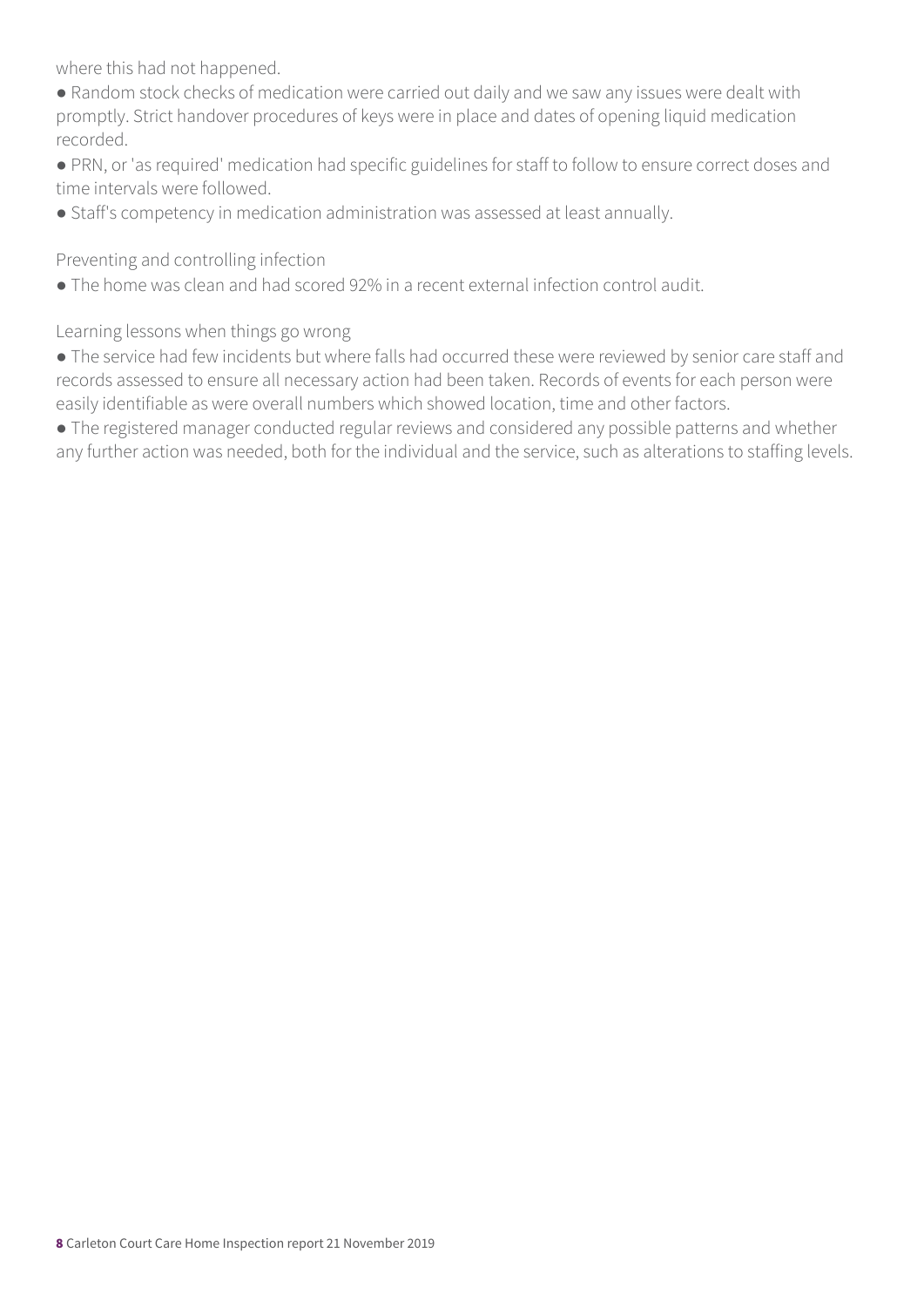### Is the service effective?

### Our findings

Effective – this means we looked for evidence that people's care, treatment and support achieved good outcomes and promoted a good quality of life, based on best available evidence.

At the last inspection this key question was rated as requires improvement. At this inspection this key question has now improved to good. This meant people's outcomes were consistently good, and people's feedback confirmed this.

Assessing people's needs and choices; delivering care in line with standards, guidance and the law

- The registered manager and care manager (who was also a director) had a good grasp of current best practice guidelines and standards. They had shared their experiences and knowledge around good end of life care with other organisations in the local area. They worked with care and skills networks to promote good practice.
- People's needs were holistically assessed and met in line with their preferences and current guidance.

#### Staff support: induction, training, skills and experience

- Staff had received a thorough induction with all key aspects of care delivery being covered through a mix of face to face and e-learning training. They also shadowed more experienced colleagues for up to two weeks and were partnered with a colleague until confident.
- Staff were supported to develop in their roles and were offered promotions upon completion of the required training and after showing the correct aptitude. Observations of staff undertaking specific tasks was part of ongoing monitoring and quality checks. All staff had been observed in September 2019 and their communication skills assessed.
- Supervision was regular and encouraged open and honest conversation. Key changes to policies and procedures were discussed alongside training and any other needs including where staff had concerns regarding people's changing needs. These were actioned promptly and taken seriously showing staff were valued for their opinion and knowledge.

Supporting people to eat and drink enough to maintain a balanced diet

- People said food was plentiful and a good choice was offered. People had access to drinks any time they wished to have one. One person said fresh fruit was available every day.
- Most people said they had put weight on and had an increased appetite since living at Carleton Court. People could choose to have seconds or just pudding and their wishes were respected.
- No one was deemed nutritionally at risk but there were special diets for allergies and other health conditions such as diabetes. Weight was regularly monitored, and people had food and fluid charts if deemed appropriate. Concerns were flagged up on the electronic care records to alert staff of issues.

Staff working with other agencies to provide consistent, effective, timely care

● Staff communicated well with each other and handovers were sufficiently detailed to provide key information. All staff had access to care records on shift via a hand-held device which flagged up concerns about people's wellbeing. This ensured nothing was missed and staff were diligent in recording information.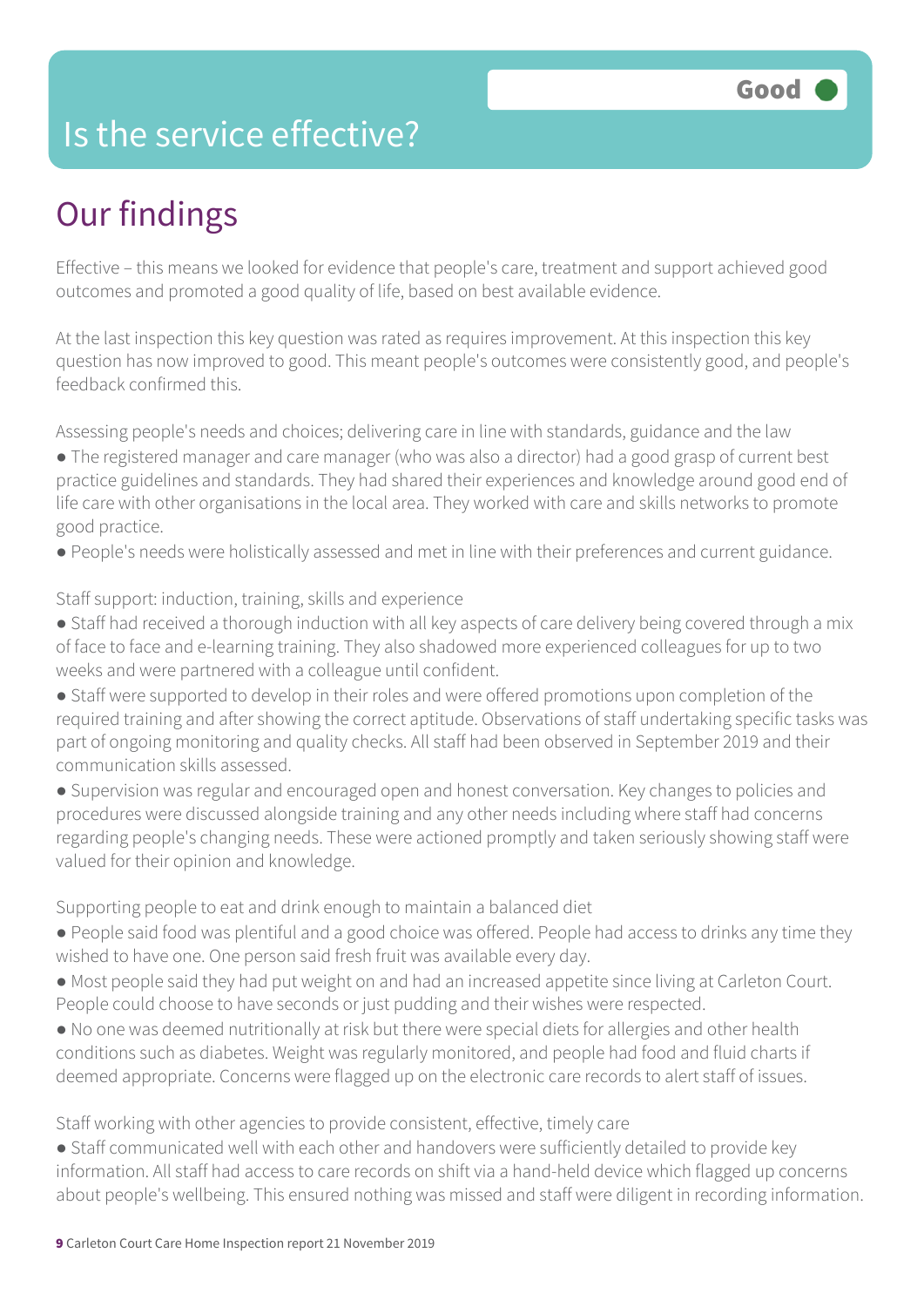Adapting service, design, decoration to meet people's needs

- The environment was very homely. The communal areas were set out as people would have in their own homes, such as traditional style radios and hat stands, and provided a cosy and recognisable environment. The outside environment was accessible and pleasant to view from the lounges.
- Signage was clear to assist people in orientation around the home, and within rooms to remind people to turn door handles for example to leave their room. Contrasting coloured equipment was in use to assist people living with dementia in distinguishing particular objects.
- The home was due some refurbishment in places. However, plans were in place for some building alterations so re-decoration was on hold until this had been completed.

Supporting people to live healthier lives, access healthcare services and support

- People said they were able to access health and social care services as needed. Relatives told us people's appointments were well organised and nothing was missed. Person-specific oral health care plans were included in people's records along with chiropody and other services.
- Staff felt confident in liaising with GPs and other professionals if needed. We saw evidence of a productive conversation between the registered manager and local surgery regarding reducing unnecessary hospital admissions with a view to improving outcomes for people.

Ensuring consent to care and treatment in line with law and guidance

The Mental Capacity Act 2005 (MCA) provides a legal framework for making particular decisions on behalf of people who may lack the mental capacity to do so for themselves. The Act requires that, as far as possible, people make their own decisions and are helped to do so when needed. When they lack mental capacity to take particular decisions, any made on their behalf must be in their best interests and as least restrictive as possible.

People can only be deprived of their liberty to receive care and treatment when this is in their best interests and legally authorised under the MCA. In care homes, and some hospitals, this is usually through MCA application procedures called the Deprivation of Liberty Safeguards (DoLS). We checked whether the service was working within the principles of the MCA, and whether any conditions on authorisations to deprive a person of their liberty had the appropriate legal authority and were being met.

- People said staff always asked for their permission before undertaking any support tasks and offered an explanation as to what was happening.
- Staff understood the importance of the presumption of capacity and how to distract people to divert their attention if becoming upset and wanting to leave.
- The service had appropriate authorisations where people were deemed to lack capacity to leave the home safely. Conditions were monitored effectively, and least restrictive practice was encouraged.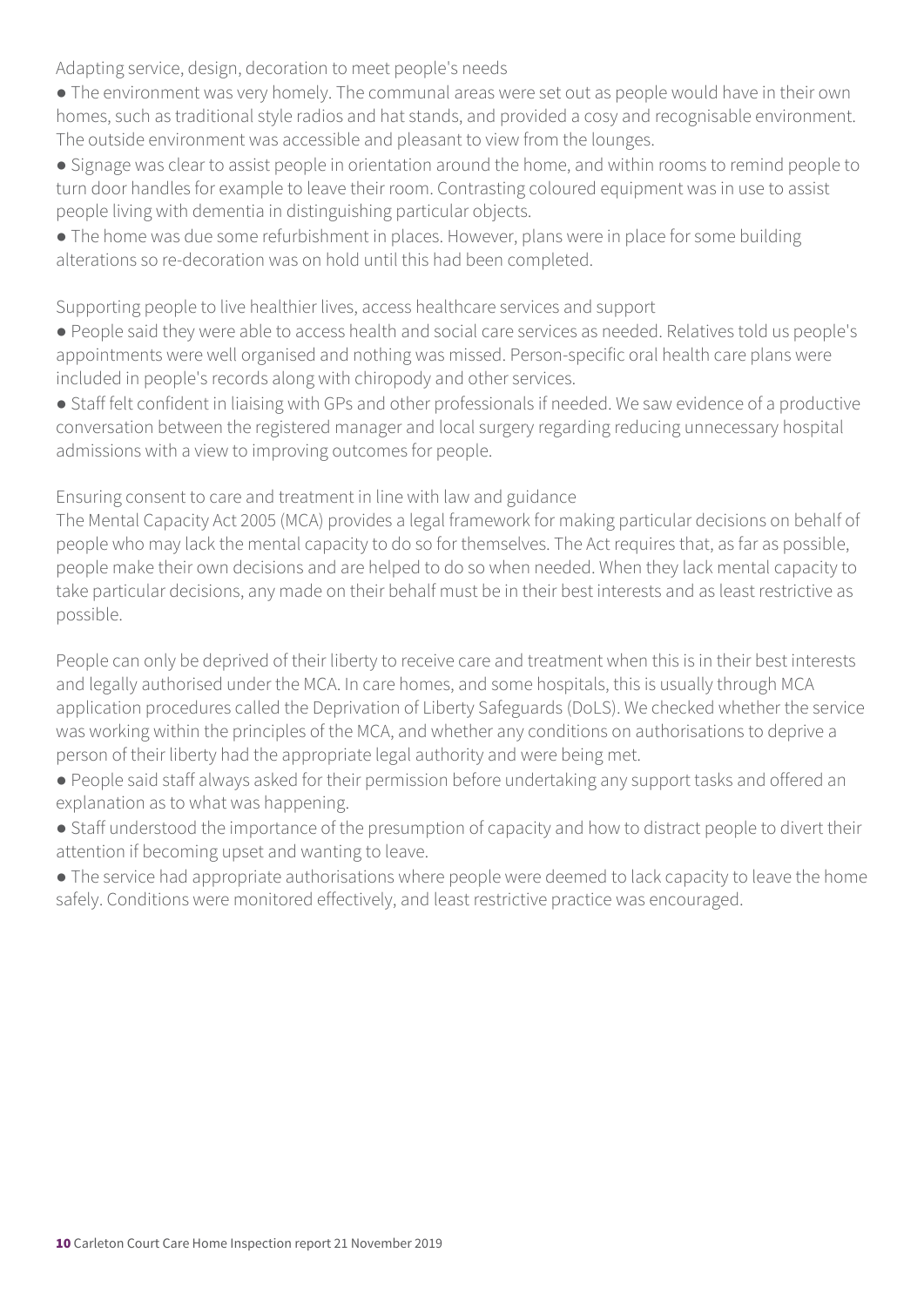### Is the service caring?

### Our findings

Caring – this means we looked for evidence that the service involved people and treated them with compassion, kindness, dignity and respect.

At the last inspection this key question was rated as good. At this inspection this key question has remained the same. This meant people were supported and treated with dignity and respect; and involved as partners in their care.

Ensuring people are well treated and supported; respecting equality and diversity

- People described staff as kind and sensitive. One relative told us, "Staff are very helpful and do all they can." Another relative said, "Staff are happy here and that makes a difference. They make a real effort to connect with the residents. It's not just task orientated."
- Staff paid considerable attention to people's comfort and wellbeing, frequently checking they had everything they needed and were happy. After one person had been supported to sit in a chair a staff member brought a footstool to ensure their legs were in a comfortable position.
- Staff were warm and empathetic in their manner and promoted high levels of interaction.
- People who chose not to eat in the dining room enjoyed lively conversation with staff who supported during meal times in the lounges. One person became a bit restless, and the staff member displayed patience and empathy in distracting them effectively.
- The registered manager and directors spoke positively of the inclusive atmosphere they actively promoted. People's needs were individually recognised, and everyone had access to appropriate levels of care to meet these. One comment from the annual survey read, "It's a lovely, friendly caring environment."
- People's spiritual needs were catered for with regular visits from local churches.

Supporting people to express their views and be involved in making decisions about their care

- People spoke highly of their home and said they had freedom to do what they wished including going out into the community.
- One person said, "Yes, I've seen my care plan." Relatives also said they contributed to discussions around people's needs.
- Care records evidenced where people had directly contributed to discussions around their care needs.

Respecting and promoting people's privacy, dignity and independence

- People told us, and we observed them, being treated with dignity and respect. One person said, "They knock on my door and they're always very respectful."
- Staff spoke with people as equals and clearly knew people well as there was much positive interaction. One person described the trust between them and staff, and said, "I would talk to the staff about anything."
- People described their experience as living as "a family, and we are all family members."
- People were supported by staff who paid attention to the smallest of details including which jewellery to wear or which perfume to use. Independence was promoted as much as possible.
- The lunchtime experience was positive with everyone being asked their choice of meal. Where people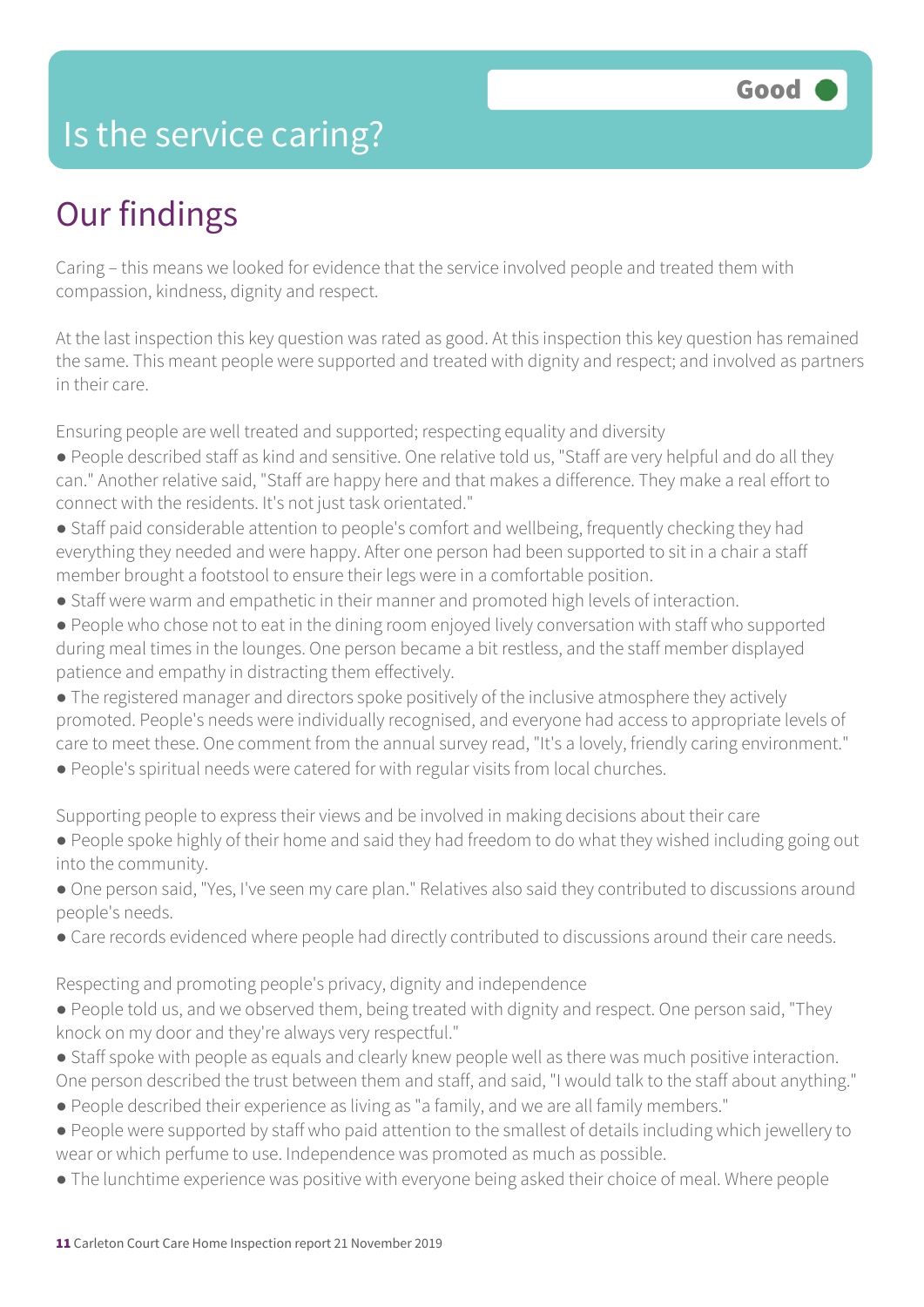were unable to make verbal decisions, visual choices were offered. Pictorial menus were also in place. People had adaptations to assist with their meal if needed such as plate guards. Assistance was given by staff if needed although this wasn't always discreetly done due to lack of space in the dining room.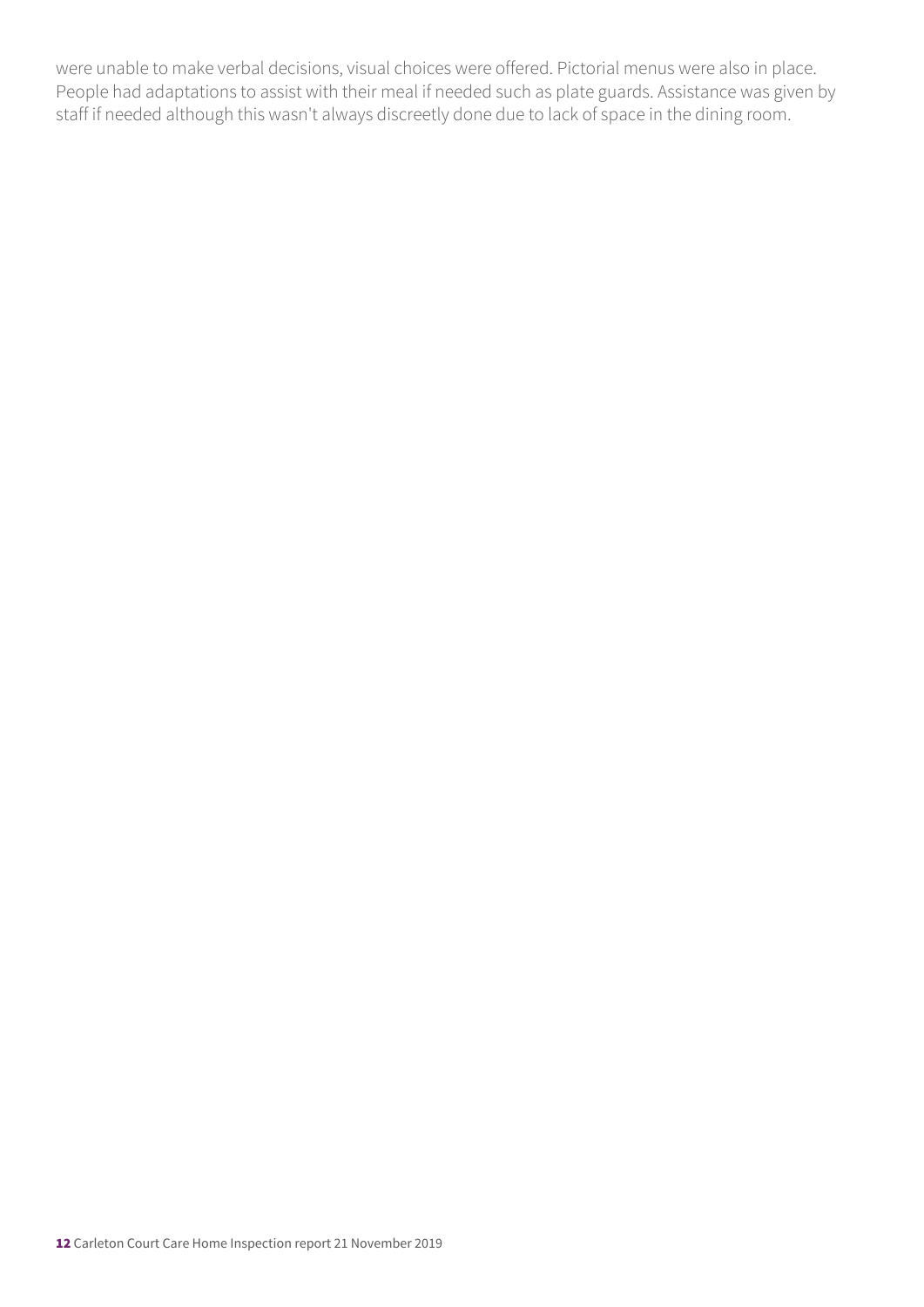### Is the service responsive?

### Our findings

Responsive – this means we looked for evidence that the service met people's needs.

At the last inspection this key question was rated as good. At this inspection this key question has remained the same. This meant people's needs were met through good organisation and delivery.

Planning personalised care to ensure people have choice and control and to meet their needs and preferences

- People said they all made their own choices about what they did and when. Relatives also echoed that they could visit at any time and were always made very welcome.
- One relative said, "All [name's] needs are met here. It's very good. They're really on the ball."
- Care records were person-centred and reflected people's needs well. An electronic system was used which was easy to navigate and provided care staff with key information quickly and succinctly. One example specified a particular song to sing while transferring a person to provide reassurance and distraction.
- Each aspect of care was considered with the level of need and the required actions by staff specified. This generated tasks for care staff to complete on the record and showed care was being offered in line with the person's care plan.

#### Meeting people's communication needs

Since 2016 onwards all organisations that provide publicly funded adult social care are legally required to follow the Accessible Information Standard (AIS). The standard was introduced to make sure people are given information in a way they can understand. The standard applies to all people with a disability, impairment or sensory loss and in some circumstances to their carers.

● Staff made good use of verbal, visual and pictorial descriptions such as choice of food at lunchtime. Staff had received training around the requirements of the AIS and explained how they would encourage interaction where verbal communication was more difficult.

Supporting people to develop and maintain relationships to avoid social isolation; support to follow interests and to take part in activities that are socially and culturally relevant to them

- Structured activities were limited in availability, but many people were able to entertain themselves through reading and chatting to peers. Music was played, and we heard many happy conversations.
- The lounges displayed a number of laminated cards with facts or quotes to promote discussion around topics linked to the time of year. Staff undertook some activities when people wished to engage.
- One relative described how much their relation had improved since moving into the home as they used to ring them frequently but now explained the calls had dropped off completely. They felt this was due to the person being engaged and feeling secure.

Improving care quality in response to complaints or concerns

- No one we spoke with had any concerns and all were equally confident to raise any issues if they arose.
- The home had received numerous compliments including one from a local GP who acknowledged the support given to someone in crisis. It said, "You went above and beyond in order to ensure safe care for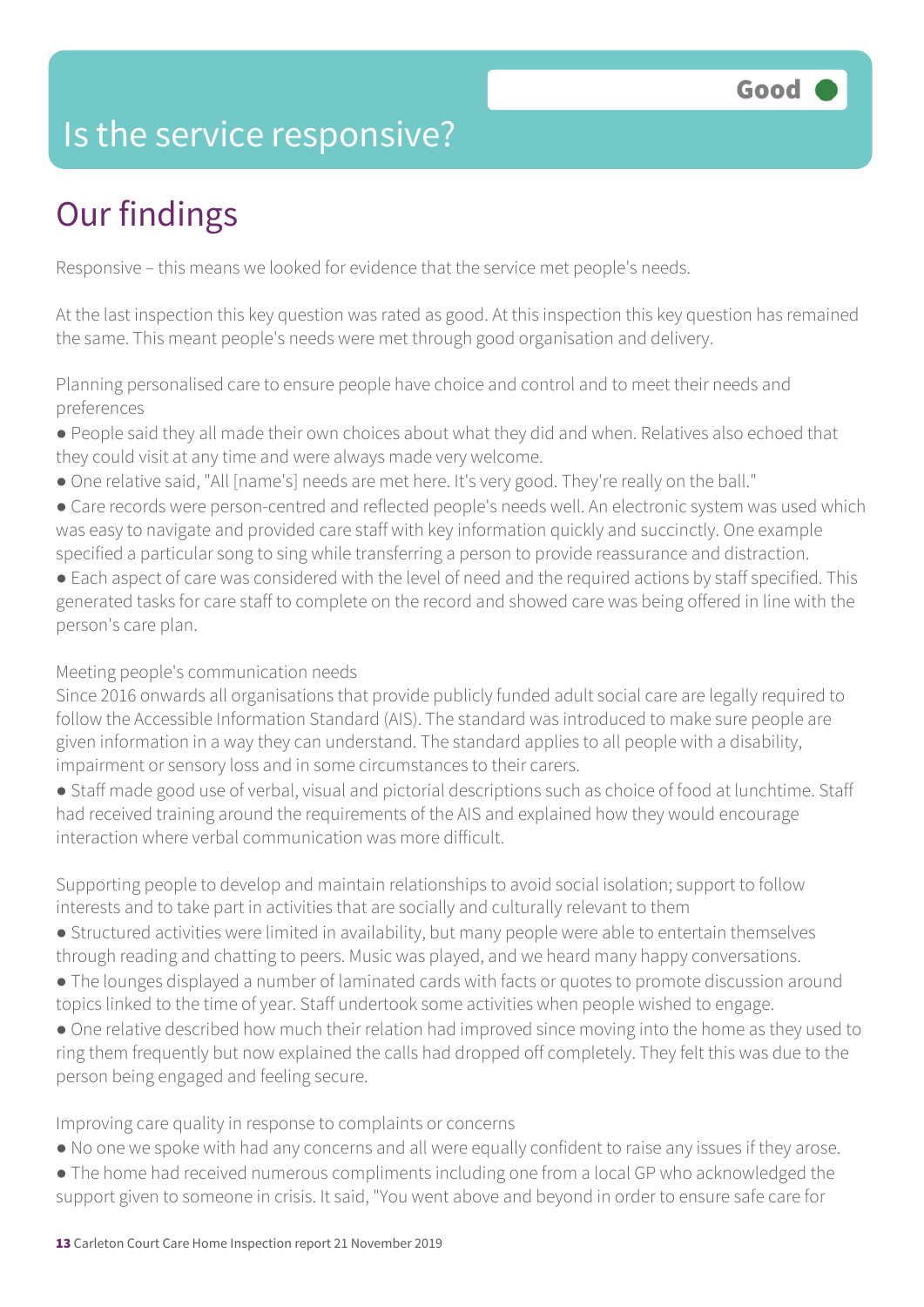[name]. I am grateful how you provided a same day bed and your staff stayed late to ensure a safe transition." Another one read, "Thank you so much for making it as near to [name's] home as possible. Thank you for all the support you have given to us (the family). [Name] could not have been more cared for."

End of life care and support

● People told us they had been part of their end of life wishes discussion and had helped complete documentation to support this.

● No one had an advanced decision in place but the care manager was keen to promote discussion around this in line with their experience and knowledge positive end of life care. Hospital avoidance plans were in place where people wished to remain at the home.

● We saw one compliment which read, "[Name] could not have been in a better home for their last five days. We would like to thank you and all your staff who were excellent, for the very caring way [name] was supported."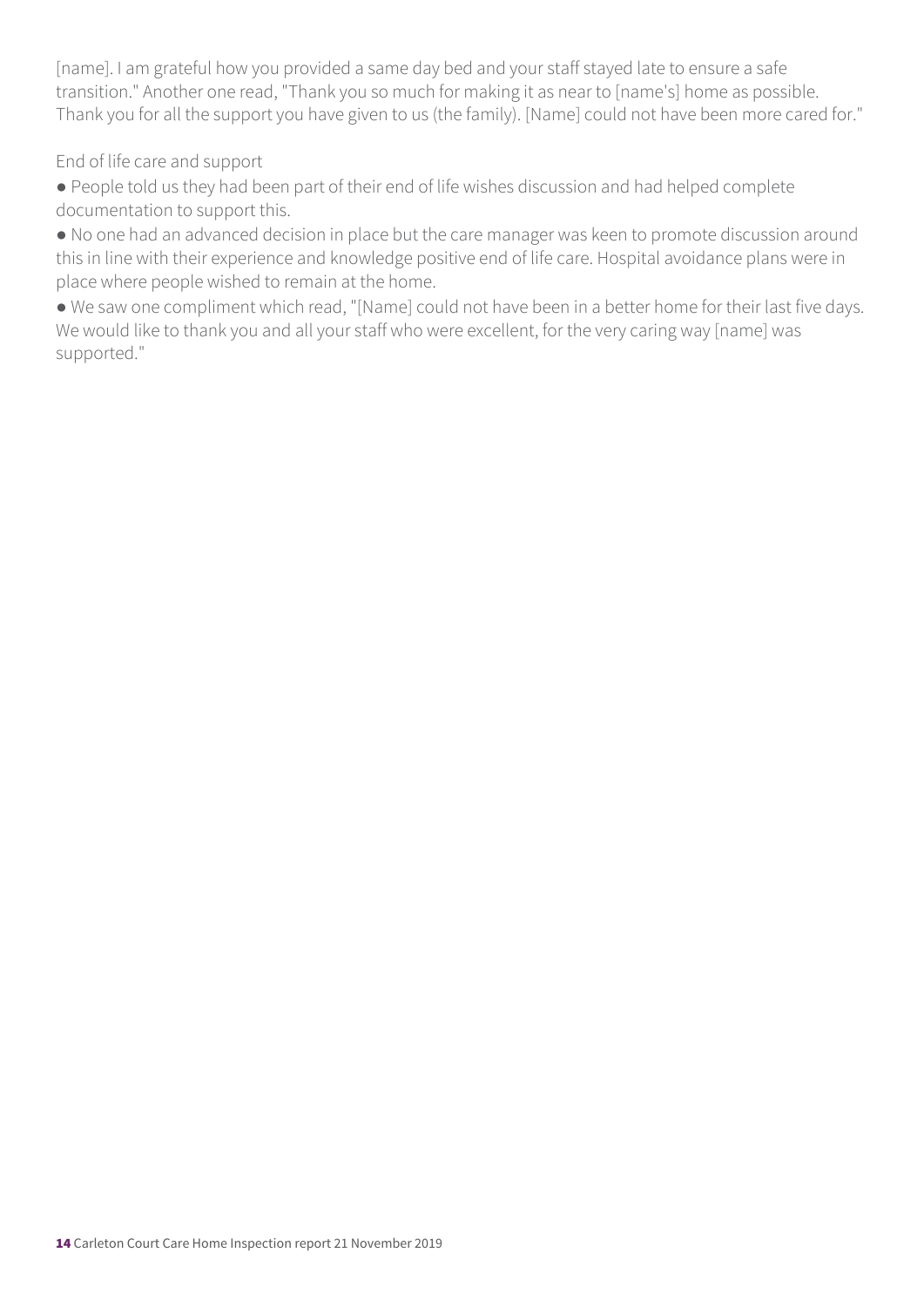### Is the service well-led?

### Our findings

Well-Led – this means we looked for evidence that service leadership, management and governance assured high-quality, person-centred care; supported learning and innovation; and promoted an open, fair culture.

At the last inspection this key question was rated as good. At this inspection this key question has remained the same. This meant the service was consistently managed and well-led. Leaders and the culture they created promoted high-quality, person-centred care.

Promoting a positive culture that is person-centred, open, inclusive and empowering, which achieves good outcomes for people

- One person said, "We're treated very well. I would not want to live anywhere else." Everyone said they would recommend the home as a place to live and felt nothing needed to change.
- One relative said their relation had only entered the home the previous day. However, they were very impressed with the home, and "we were pleased to see how well [name] has settled."
- Everyone we spoke with was happy with Carleton Court. Many had come into the home on the recommendation from others and none said they had been disappointed.

How the provider understands and acts on the duty of candour, which is their legal responsibility to be open and honest with people when something goes wrong

● People and relatives said they could talk to the registered manager and provider about any issues as they were always around and accessible.

Managers and staff being clear about their roles, and understanding quality performance, risks and regulatory requirements

● People and relatives knew who all the staff were including the registered manager and the providers. They had an active and visible presence and were well known in the local community as well.

● Staff spoke positively of their colleagues and were quick to offer praise for each other. All said they would offer support to their peers if needed, and everyone had a 'can do' attitude. One staff member described their colleagues as "lively" which echoed their positive and cheerful demeanour which boosted people's mood.

● Staff said the registered manager and fellow directors were always available and would always respond to any query quickly. Regular meetings were held which shared key information and showed ideas were listened and responded to.

● The service had a robust quality assurance process in place which reviewed all aspects of the support given regularly including accidents, complaints and staff competency in different tasks. If concerns arose these were addressed and actioned quickly.

Engaging and involving people using the service, the public and staff, fully considering their equality characteristics

● Regular resident and relatives' meetings were held to discuss all aspects of life at Carleton Court and records showed people had considerable input in shaping trips and other events. We also saw discussion